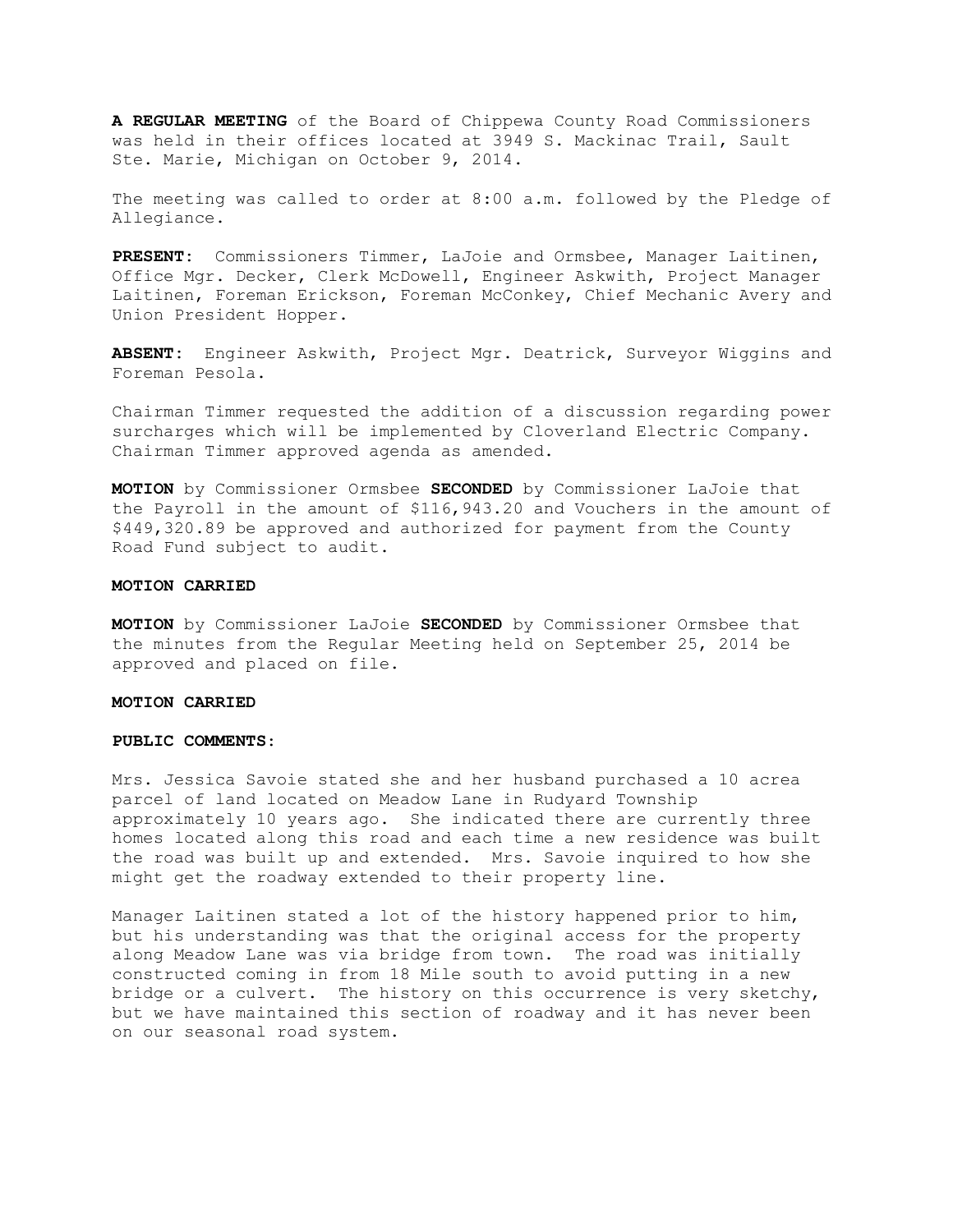Manager Laitinen indicated our main job with the funds we receive is maintenance based. Any projects or improvements greater than this require 50% match from either township or a private party. The other 50% is matched by the Road Commission. He did ask that the local garage to apply a few loads of maintenance gravel to the roadway, but if any further improvements are needed then we would need township participation.

Discussion ensued on approximate cost of improvements. Manager Laitinen stated he would prepare an estimate and send it onto Rudyard Township.

# **STAFF REPORTS**

Foreman Erickson

- · Continue work on the 3 Mile Road project
- · Screening out ice sand
- · Working on gravel road maintenance
- · Equipment maintenance

### Foreman McConkey

- · Working on Neebish Island ditching project
- · General road maintenance
- · Patching on paved roads
- · Shoulder work on Drummond Island
- · Equipment maintenance

Office Mgr. Decker

· Reported on application process for funds available through Act 390, Section 19 Emergency Management Act. Applications are due on Monday, October 13th. The request will need to be processed through the County Board.

Chief Mechanic Avery

- · Getting equipment ready for winter
- · Reported on status of new truck

Union President Hopper stated he attended the MERS Annual Conference which was very well attended.

### **COUNTY COMMISSIONERS REPORT**

### **MANAGERS REPORT**

- · The CRAM Superintendents Conference was held last week in the Soo, but was unable to break away to attend.
- · Received report back from damage appraiser on the brush hog which was destroyed by fire. The appraised value is around \$139,000.00, but the insured value was around \$165,000.00. He indicated we are looking at converting one of our case excavators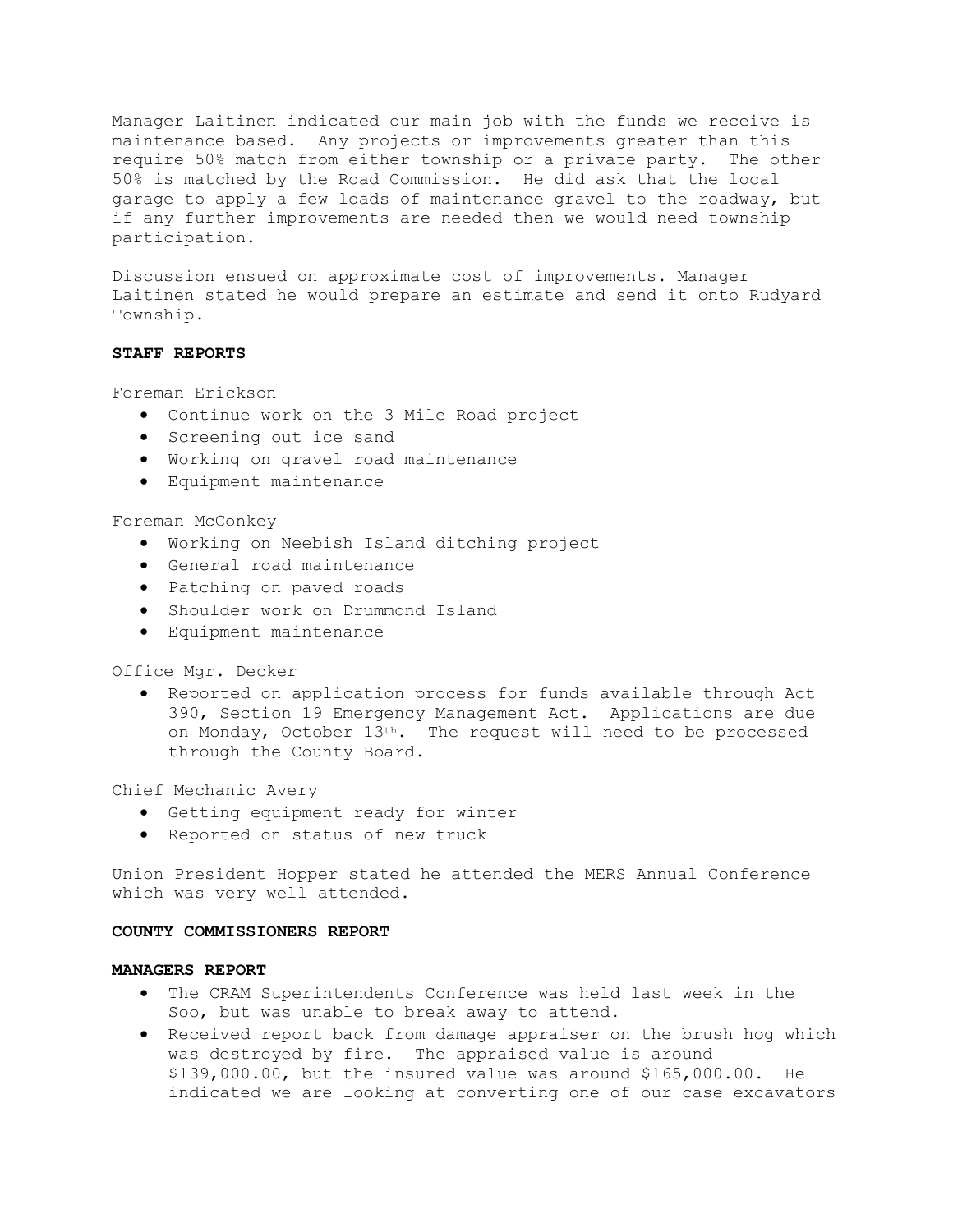into a brush mowing machine and from the insurance proceeds would purchase a brush tree mulching head. We could then use the balance of the insurance proceeds to purchase a replacement excavator.

- · Held arbitration hearing on Tuesday regarding BC/BS illustrative rate calculation disagreement. Testimony went well.
- · Attended the winter operations meeting in Newberry yesterday. A good turnout by law enforcement, emergency management and road personnel. Reviewed closure procedures for any state trunk line. Will be setting up and holding a winter maintenance meeting here for local school transportation directors and law enforcement. Tentatively set for November 5th.
- · Received email from MDEQ indicating we should have a full response in two weeks regarding our proposal. Held site visits with SESC representative and feel it went well. Attorney General ramping up and scheduling depositions early next month.
- · We are beginning our yearly review of healthcare rates and options. No renewal rates from BC/BS yet. Have received preliminary numbers for Professional Benefits, which reflects retires and spouses 65 and over. The new 2015 hard cap limitations have been released, with the only change to be an increase of 2.3%. We have discussed in the past the possibility of changing the dates of our coverage year. Instead of having a 02-01 to 01-31 coverage year shifting it to sometime in the summer to gain extra time to compare plans.
- · Contacted by US Forrest Service indicating they have the funding available to build Teets Road/Bear Creek project and will be meeting with them next week to review.
- · County paving work has started with grader currently working on Centerline Road.
- · Thanked AIS Equipment for allowing us to use their demo 644 Deere loader.
- · Miller Bradford was awarded the winning quotation for a rental unit for use at our salt barn this winter. The rental which is 100% reimbursed by the state will be \$3,200.00 per month for a Case 821.
- · Next week October 16th we have been requested to participate in the State Farm Insurance display for new drivers. Asked if Union President Hopper would want to volunteer again this year.
- · Night shift postings for state trunk lines will be sent out next week. State night patrol to begin Saturday, November 1st. We will have one additional patrol out of our Goetzville garage.
- · Haven't spoken to all of the temps from last year, but we will be needing an additional person at Goetzville and potentially two more.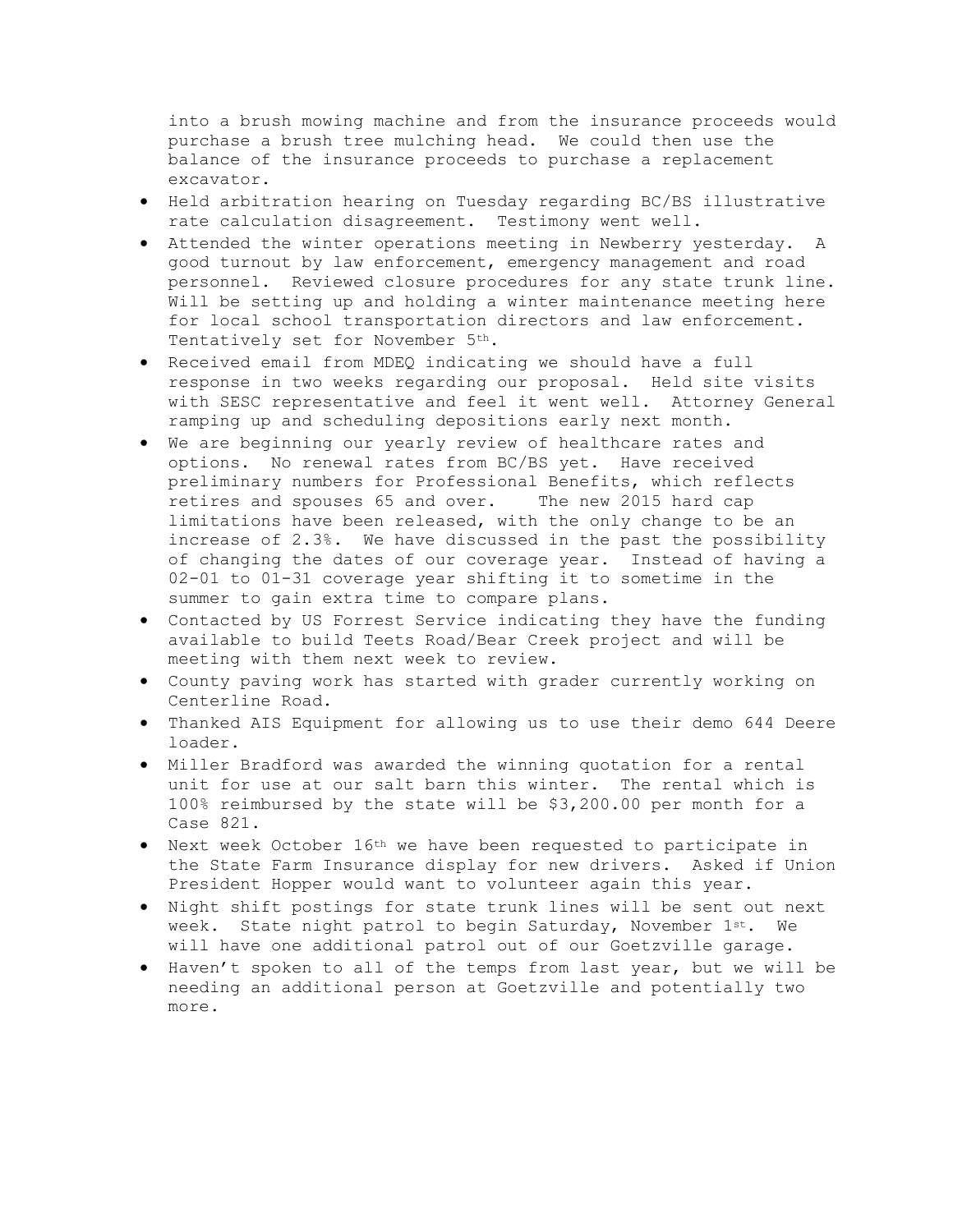**MOTION** by Commissioner LaJoie **SECONDED** by Commissioner Ormsbee to authorize Manager Laitinen to advertise and hire necessary winter temporary help.

## **MOTION CARRIED**

Manager Laitinen presented Township Road Agreement with Rudyard Township for improvements to Centerline Road from M-48 southerly for 3 Miles to M-48. Improvements to Centerline Road consist of Fine grading, hot mix asphalt surfacing, pavement markings and gravel shoulders. Total township cost shall be \$236,966.00. This section of Centerline Road will be posted with a gross rating of 80,000 lbs.

**MOTION** by Commissioner LaJoie **SECONDED** by Commissioner Ormsbee to approve the Township Road Agreement with Rudyard Township as presented.

#### **MOTION CARRIED BY UNANIMOUS ROLL CALL VOTE.**

### **PUBLIC COMMENTS**

Notice of the passing of Dee Schults a resident of Pickford who was always around helping the Pickford crew anyway he could.

Chairman Timmer asked that a card of sympathy be sent to Mr. Schults family.

After a brief explanation and discussion regarding power increases forthcoming from Cloverland Electric which will be affecting not only us but every user across the Upper Peninsula. Discussion on support for a Board Resolution supporting Cloverland's petition to have the legislature to place a stay on the process until they can look at changing the contract with We Energy. This resolution should be sent to all State and Local elected officials.

Chairman Timmer also recommended that all employees go to Cloverland's web site and sign the petition.

**MOTION** by Commissioner Ormsbee **SECONDED** by Commissioner LaJoie to pass a Resolution supporting Cloverland's petition protesting the power rated increase.

#### **MOTION CARRIED BY UNANIMOUS ROLL CALL VOTE.**

# **ROAD COMMISSIONERS COMMENTS**

Commissioner LaJoie indicated crews are doing a great job.

Commissioner Ormsbee stated as we move into the winter season and overtime hours become inevitable that crews are reminded to get out of the truck when they are tired so as to keep everyone safe.